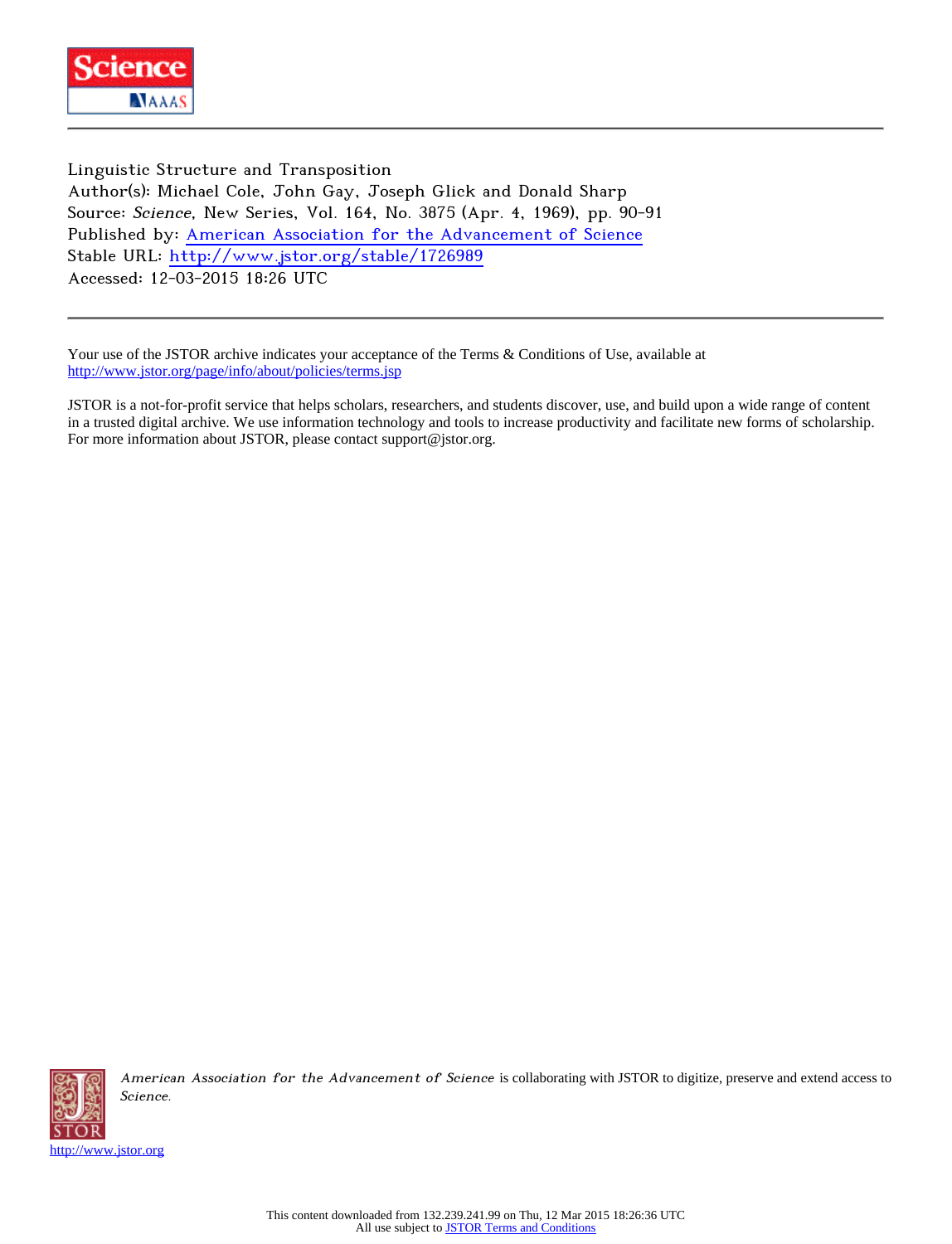0.49) is barely significant at  $P = .05$ level ( on the basis of the *t* test) but it is considerably attenuated in comparison with corresponding differences observed with faster rates of presentation. High-priority lists 2 and 8 show no evidence of retrograde amnesia in free recall at the rate of 2 seconds per word.

The most promising explanation of retrograde amnesia in free recall appears to be some version of the consolidation hypothesis. The asymmetry of the amnestic effects of the highpriority event as well as the apparent rate-sensitivity of the phenomenon rule out a number of otherwise plausible interpretations. My data suggest that the initial registration or the encoding phase of the act of remembering sometimes extends beyond the temporal interval during which the event to be remembered is physically present in the subject's field of view. It is this processing, after exposure, of rapidly occurring events that seems to be interfered **with** by the supervention of another event which is afforded highpriority treatment by the system.

Consolidation-like processes have frequently been postulated in theoretical accounts of human memory. Peterson (5), for instance, assumed **that** consolidation of one component of the memory trace accounted for the paradoxical observation that a verbal item presented twice in the input series was recalled best when it was partially forgotten before its second presentation.

The method described here may have some value in probing the consolidation process. It may also lead to other insights into the nature of memory.

ENDEL TULVING

*Department of Psychology, University of Toronto, Canada* 

## **References and Notes**

- 1. S. E. Glickman, *Psychol. Bull.* 58, 218 (1961);<br>L. Weiskrantz, in *Amnesia*, C. W. M. Whitty<br>and O. L. Zangwill, Eds. (Butterworths, Lon-<br>don, 1966), p. 1; A. Weissman, *Intern. Rev.*<br>*Neurobiol.* 10, 167 (1967).
- 2. J. L. McGaugh, Science 153, 1351 (1966);<br>D. J. Lewis and B. A. Maher, *Psychol. Rev.*<br>72, 225 (1965); E. E. Coons and N. E. Miller,<br>*J. Comp. Physiol. Psychol.* 53, 524 (1960); P.<br>H. Schiller and S. L. Chorover, *Neurop* **5,** 155 (1967).
- 3. It affords relatively precise control over the duration of events to be remembered and the amnestic events and their temporal separation, and it includes a comparison between retro-grade and anterograde effects of amnestic and anterograde events.
- 4. E. Tulving, in *Verbal Behavior and General Behavior Theory*, T. R. Dixon and D. L. Hor-<br>ton, Eds. (Prentice-Hall, Englewood Cliffs,<br>N.J., 1968), p. 2.
- *S.* L. R. Peterson, *Psycho/. Rev.* 73, 193 (1966).
- 6. Supported by NRC grant AP A-39 and NSF grant GB-3710. I thank L. King for experi-mental assistance. A paper describing my method and data was delivered at the 9th Annual Meeting of the Psychonomic Society,<br>2 November 1968, in St. Louis, Mo.

■

2 December 1968

## **Linguistic Structure and Transposition**

Abstract. *Transfer of a learned discrimination along the size dimension was studied in groups of American and African tribal children. The language spoken by the African children contains an asymmetry in the expression of slze comparisons that* is *not present in English. Contrary to theories of linguistic mediation of choice behavior, transfer choices were not related to the difjering linguistic patterns; however, initial choices and post-test descriptions of choices were so related.* 

The most familiar version of the hypothesis that performance of nonverbal tasks is mediated by linguistic competence  $(I)$  is that thought is formed and channeled by the semantic and syntactic capacities of one's language. Despite difficulties, certain formulations (2) of this hypothesis have been subjected to experimental evaluation (3, 4).

The study of transposition of discrimination in children has often been used for analyzing presumed linguistic mediation (5). In the transposition experiment, the task is to discriminate between related stimuli at two points on the dimension defined by that relation. In the United States it is generally

90

found that older children transpose across a wider range of stimuli than younger children do  $(5, 6)$ . This is often but not always (7) taken as evidence that linguistic competence favors certain forms of choice behavior.

Our study is based on an asymmetry in verbal comparison discovered in the course of an investigation of the relation between culture and learning  $(8)$ . The Kpelle of north-central Liberia habitually put the member with the higher value first in the comparison of two objects. This same asymmetry is not present in standard American English. For example, the Kpelle normally would say, "John's house is big past (bigger than) Flumo's house," but only

rarely would say "Flumo's house is small past (smaller than) John's house." In American English, both comparisons occur with equal frequency.

The presence in the Kpelle language of an asymmetry not found in English suggested a study of Kpelle and American children learning to transpose a size comparison from one pair of stimuli to another similar pair. Strong forms of the theories of linguistic mediation lead to the hypothesis that rate of learning and amount of transposition would be biased in the direction predicted from our observations of the linguistic asymmetry in making size comparisons.

The African subjects were 160 Kpelle children, divided into three groups as follows: group 1, illiterates 4 to 5 years old; group 2, illiterates 6 to 8 years old; and group 3, first-graders 6 to 8 years old who attended government schools. Groups 1 and 2 spoke little or no English and had not attended any form of Western school. The children in group 3 were functionally iIIiterate and spoke only a limited amount of pidgin English but had been exposed to the school environment for at least 6 months. The American subjects (group 4) were 72 nursery school children, 3 to 5 years old (average age of 4 years, 2 months).

The stimulus materials consisted of ten opaque white plexiglass squares. The smallest square had an area of **12.2**  cm2, and the area of each successive square was larger than that of its neighbor in the ratio of 1.4: 1.

The experimenter and subject sat across a table from each other with a small barrier between them so that the experimenter had a place to write responses and arrange stimuli beyond the view of the subject. The subject was read the following instructions (in his native language) : "I will show you two things. Each time I show you these things you must tell me which one I am thinking of. If you are correct, I will say yes. If you are wrong, I will say no. Try to be correct every time." After each correct response, the experimenter said, "Yes, very good" or some equivalent words of encouragement. After each incorrect response the subject was told, "No."

Training was carried out on the middle blocks in the series, blocks 5 and 6. For half of the subjects the smaller block was always correct and for the remainder the larger block was correct. Trials were presented until a criterion of nine consecutive correct

SCIENCE, VOL. 164